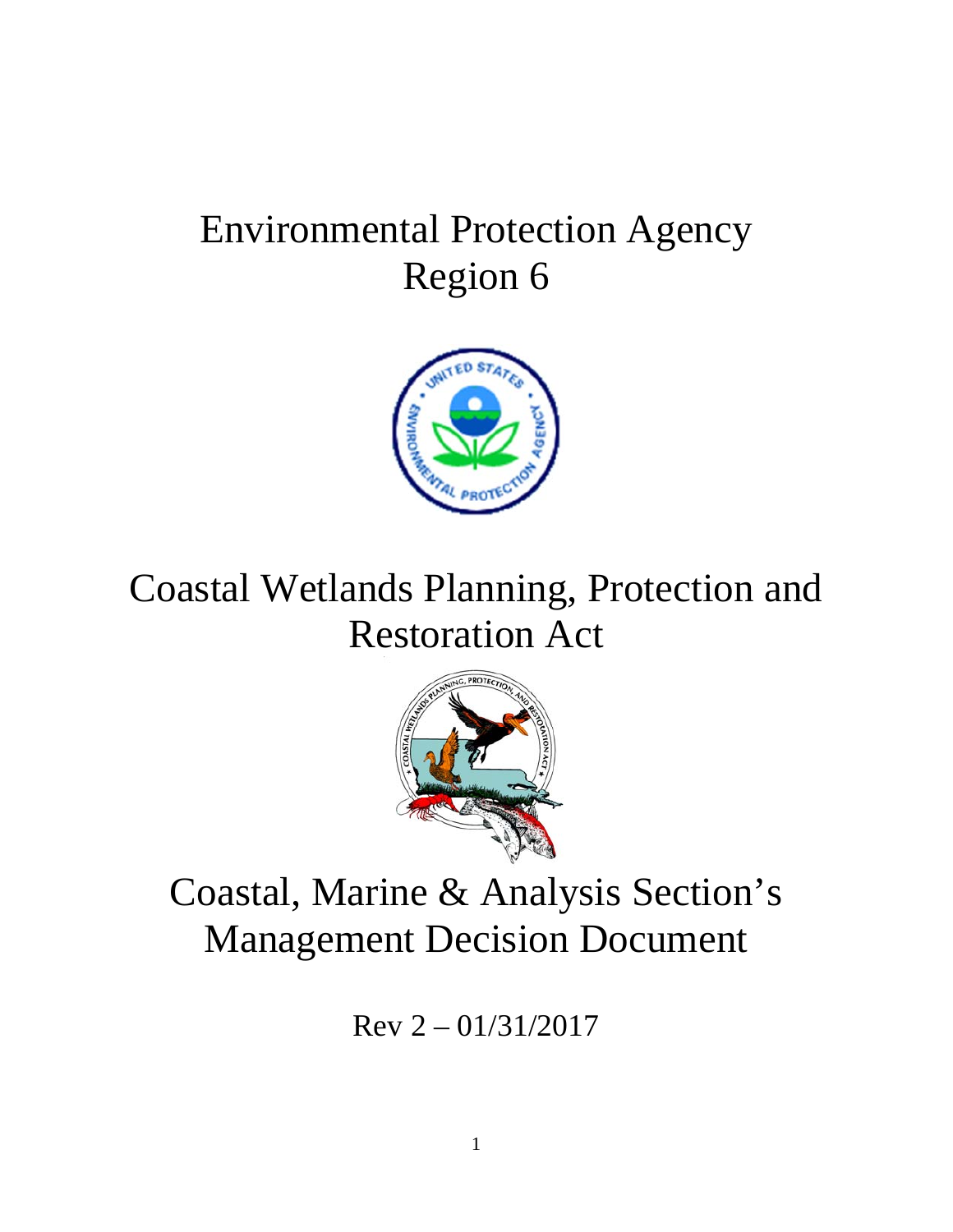## **Revision History**

| <b>REVISION</b>  | <b>PREPARER</b> | DATE OF<br><b>RELEASE</b> | <b>PURPOSE</b>                                                                                                                       |
|------------------|-----------------|---------------------------|--------------------------------------------------------------------------------------------------------------------------------------|
| Rev 1            | Karen Mccormick | 12/16/15                  | Initial Release of Final<br>Document given to EPA R6<br>Comptroller                                                                  |
| Rev <sub>2</sub> | Karen McCormick | 01/31/2017                | Update FY16Planning Budget<br><b>Revision for Training-</b><br>Conference-Workshops and<br>update EPA's CWPPRA<br>Organization Reps. |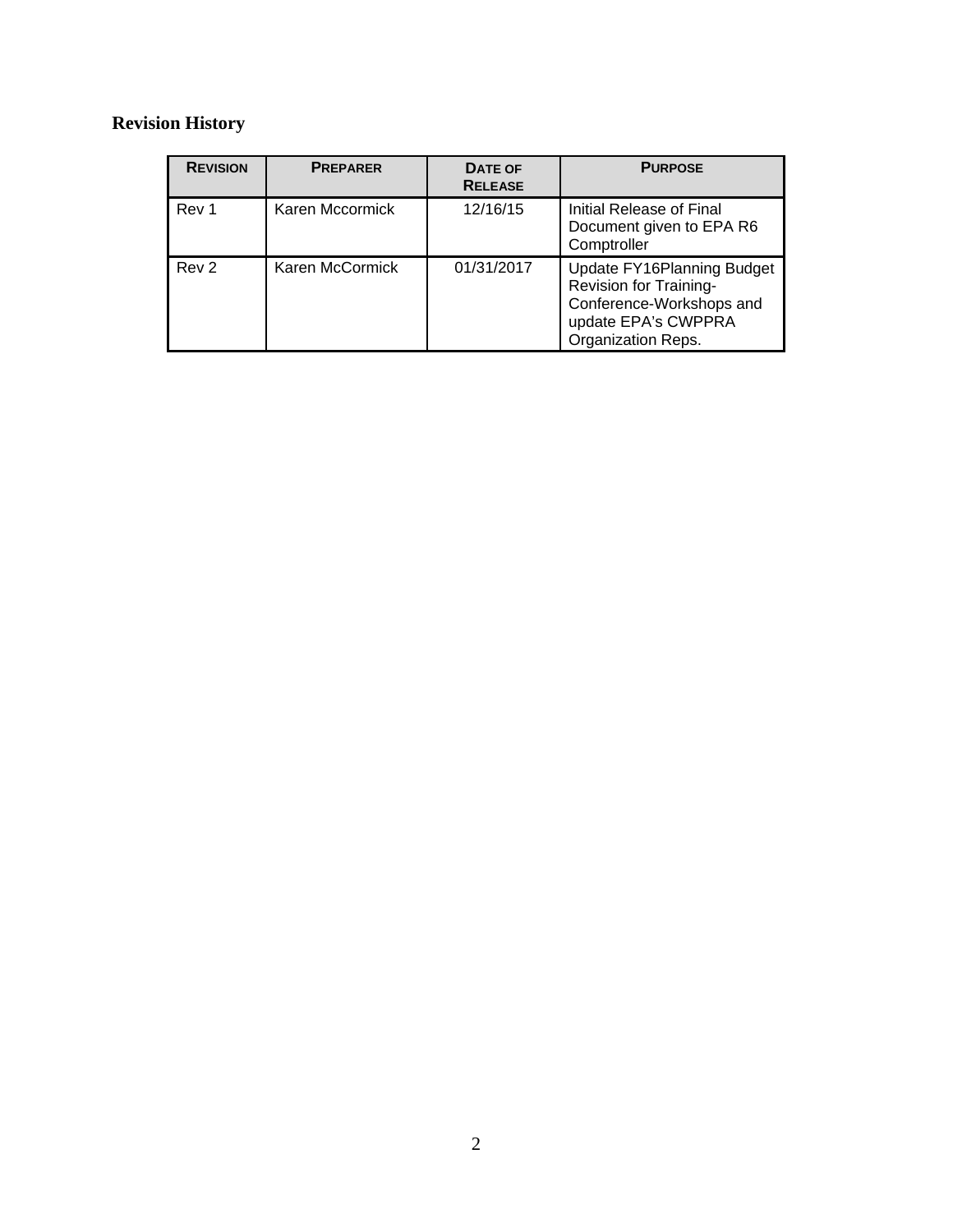# **Introduction**

## **1.1 Purpose**

The purpose of the CWPPRA Management Decision Document is to establish internal controls and to ensure resources are used efficiently and effectively for the purpose for which they were appropriated and authorized.

Controls will include: 1) procedures for more accurate CWPPRA payroll and travel charging; 2) periodic CWPPRA budget review meetings with EPA Region 6 Comptroller's office: and 3) and increased communication between CWPPRA staff and the project officer for the CWPPRA Interagency Agreements (IA).

As part of continuous process improvement efforts by the EPA Region 6 Water Division, this document will be reviewed annually and updated as needed.

The CWPPRA Management Decision Document will:

- Clarify roles and responsibilities of CWPPRA Staff
- Determine decisions on CWPPRA personnel travel and salaries
- Determine decisions on purchases
- Document required training

# **2. CWPPRA Staffing Organization and Meetings**

# **2.1 CWPPRA Staff**

There are various staff resources and stakeholders involved in managing the CWPPRA activities. In some cases, one individual may perform multiple roles in the process. All CWPPRA staff are aware of their roles and responsibilities by their manager/lead when they join the program. Program meetings are used to brief staff on any changes to the process.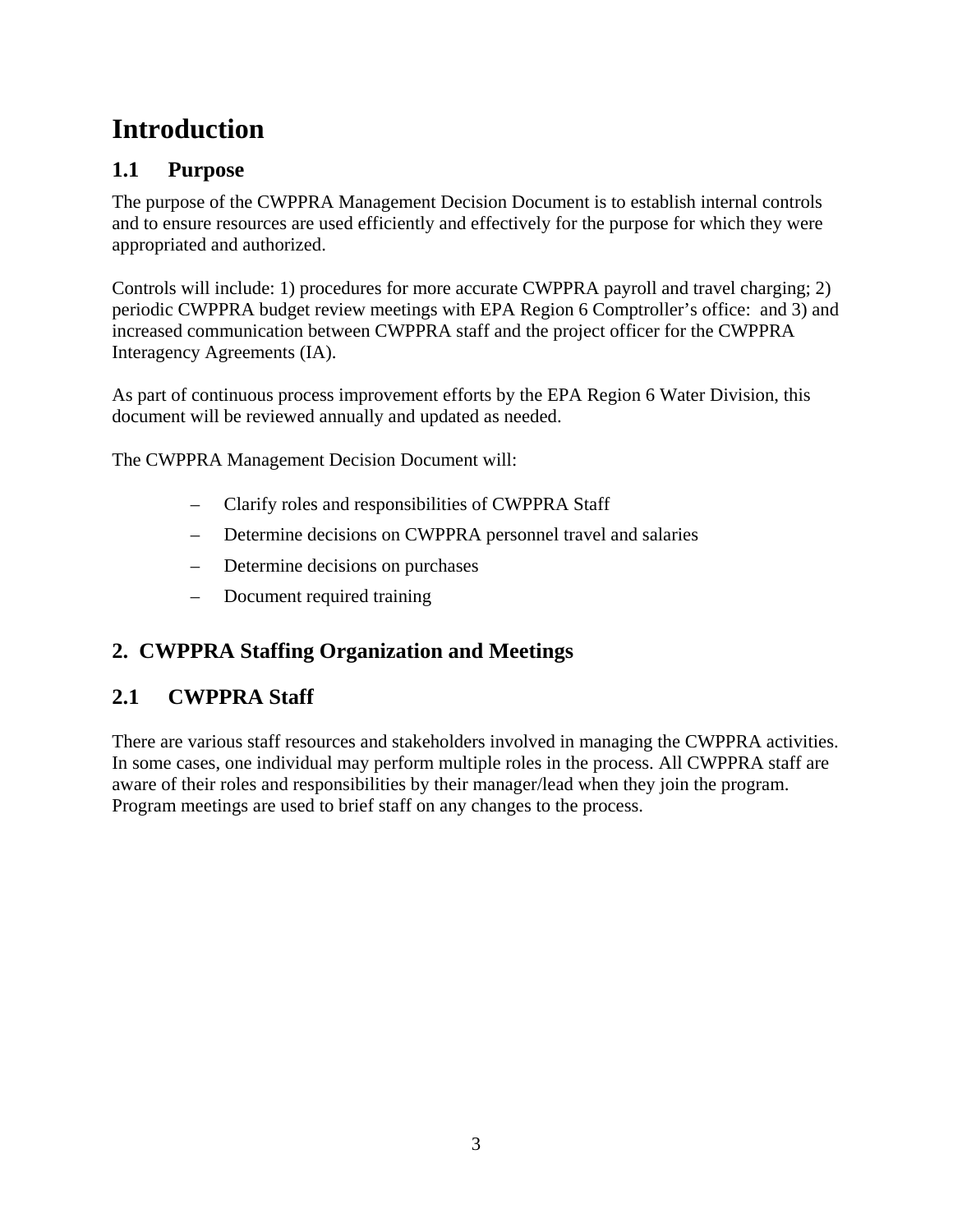# **2.1.1 CWPPRA Organization**

| <b>William Honker</b>                                        |                                            |  |  |  |
|--------------------------------------------------------------|--------------------------------------------|--|--|--|
| Water Division Director and Task Force Representative        |                                            |  |  |  |
| <b>Karen McCormick</b>                                       | <b>Curry Jones</b>                         |  |  |  |
| Marine, Coastal & Analysis Section Chief                     | <b>State and Tribal Section Chief</b>      |  |  |  |
| <b>CWPPRA Tech Committee Representative (TC)</b>             | <b>CWPPRA Chief Financial Officer</b>      |  |  |  |
| <b>Adrian Chavarria</b>                                      | <b>Sondra McDonald</b>                     |  |  |  |
| <b>CWPPRA Project Manager</b>                                | <b>CWPPRA Financial / Project Officer</b>  |  |  |  |
| Planning and Evaluation (P&E) Subcommittee<br>Representative |                                            |  |  |  |
| <b>Sharon Osowski</b>                                        | <b>Alexander Nunez</b>                     |  |  |  |
| <b>CWPPRA Project Manager</b>                                | <b>CWPPRA Financial / Project Officer</b>  |  |  |  |
| <b>Environmental Work Group Representative</b>               |                                            |  |  |  |
| <b>Brad Crawford</b>                                         | <b>Sondra McDonald and Brad Crawford</b>   |  |  |  |
| <b>CWPPRA Project Manager</b>                                | <b>CWPPRA Financial Work Group</b>         |  |  |  |
| <b>Engineering Work Group Representative</b>                 | Representatives                            |  |  |  |
| <b>Barbara Aldridge</b>                                      | <b>John Stadelman and Merlyn Haynes</b>    |  |  |  |
| <b>CWPPRA Project Manager</b>                                | <b>Graphic Design Support</b>              |  |  |  |
| <b>Outreach Work Group Representative</b>                    |                                            |  |  |  |
| <b>Karen McCormick and Sharon Osowski</b>                    | <b>Barbara Schrodt</b>                     |  |  |  |
| <b>Monitoring Work Group Representatives</b>                 | <b>Financial Technical Advisor</b>         |  |  |  |
| <b>Patty Taylor</b>                                          | <b>Angelica Siftsoff, Branch Secretary</b> |  |  |  |
| Project Technical Advisor                                    | Travel, Equipment, Filing, etc.            |  |  |  |
| <b>CWPPRA Project Manager</b>                                |                                            |  |  |  |
|                                                              | <b>Sherry Lawrence</b>                     |  |  |  |
|                                                              | Divisional Travel Funding Authorizer       |  |  |  |

# **EPA's CWPPRA Organization – EPA Reps**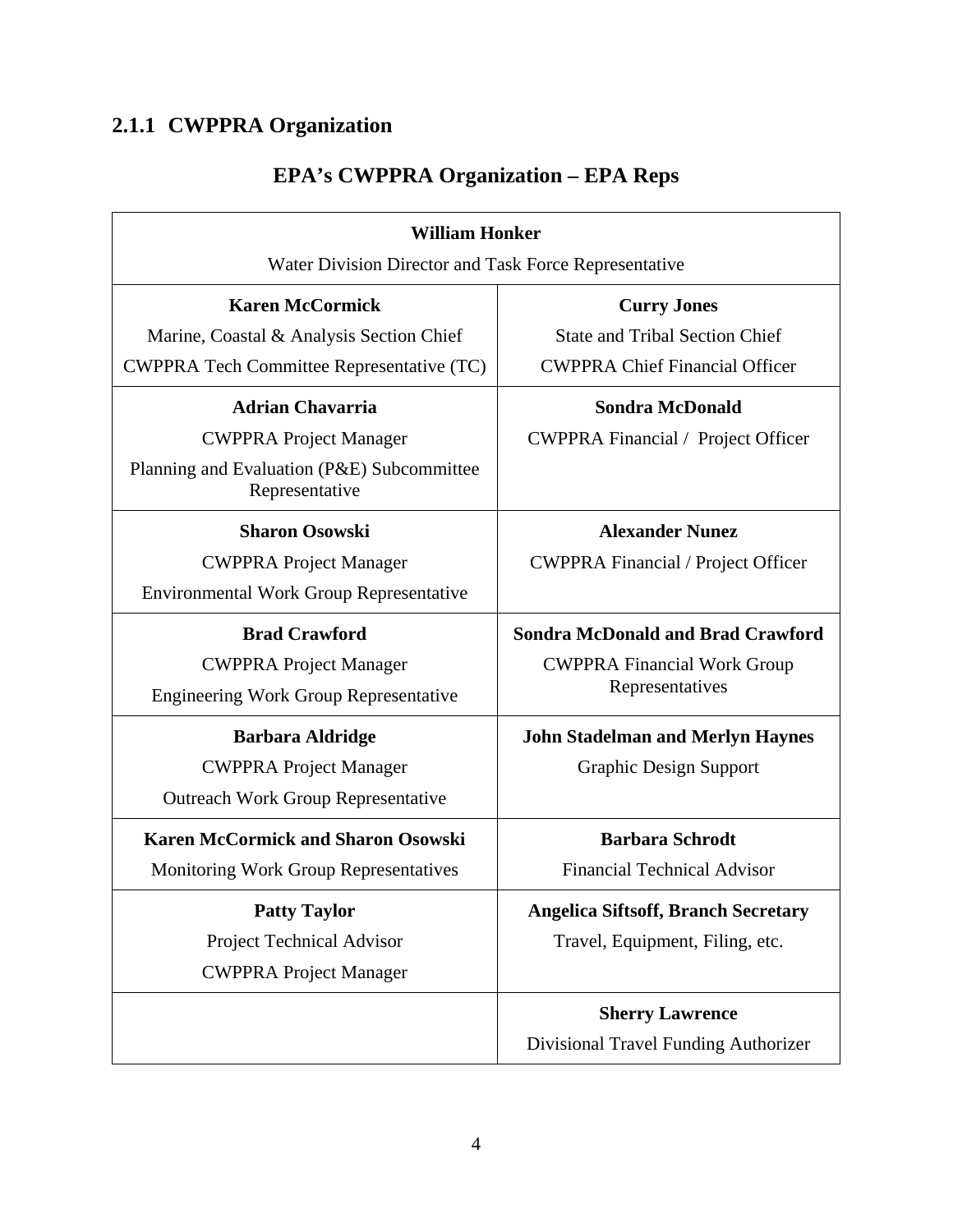## **2.2. CWPPRA Routine Internal/External Meetings and Field Activities**

CWPPRA has required Routine Internal/External Meetings and Field Activities which include representatives from each of the CWPPRA agencies. **Table 1** below lists the required representatives who attend each meeting/activities as well as others who may attend depending upon the task at hand. These meetings and field activities are essentially mandatory and attendance is expected for each CWPPRA agency. There are line items in the approved budget for agency participation.

For Tech Committee (TC) meetings, it is expected and customary for both the TC and the Planning and Evaluation (P&E) representatives to attend and participate. The TC representative is a voting member, while the P&E representative is the work group level "brain trust" for the TC.

For Task Force (TF) meetings, it is expected and customary for the TF, the TC and the P&E representatives to attend and participate. The TF representative is a voting member, while the TC and P&E representatives are necessary to ensure the TF member is properly briefed regarding program details and activities.

## **2.2.1 Routine CWPPRA Meetings/Field Activity Requirements**

When a project is presented/discussed at one or more of the meetings, it is appropriate to have the project manager attend to make the presentation and answer questions specific to the project. Likewise, it may be appropriate to send backups for training purposes to gain institutional knowledge of the processes and details of the program for succession planning.

| <b>Meeting Description</b> | <b>Attendees</b>         | <b>Location</b> (usual)      | <b>Time Frame</b>      |
|----------------------------|--------------------------|------------------------------|------------------------|
| December Tech Committee    | TC Representative        | <b>Baton Rouge</b>           | Early-December         |
| Meeting                    | P&E representative       |                              | (usually first)        |
|                            | Project Manager(s) as    |                              | Wednesday)             |
|                            | appropriate              |                              |                        |
|                            | Backups/Trainees (as     |                              |                        |
|                            | appropriate)             |                              |                        |
| January Task Force Meeting | <b>TF</b> Representative | New Orleans (District        | Mid-late January       |
|                            | TC Representative        | Assembly Room -              |                        |
|                            | P&E representative       | USACE)                       |                        |
|                            | Project Manager(s) (as   |                              |                        |
|                            | appropriate)             |                              |                        |
|                            | Backups/Trainees (as     |                              |                        |
|                            | appropriate)             |                              |                        |
| Regional Planning Team     | TC Representative        | R1: New Orleans              | Late-January (usually  |
| Meetings                   | P&E representative       | R <sub>2</sub> : New Orleans | in 3 consecutive days) |
|                            | Project Manager(s) as    | R3: Morgan City/Homa         |                        |
|                            | appropriate              | R4: Abbeville                |                        |
|                            | Backup/Trainees          |                              |                        |

# **Table 1: List of Routine CWPPRA Meetings and Field Activities**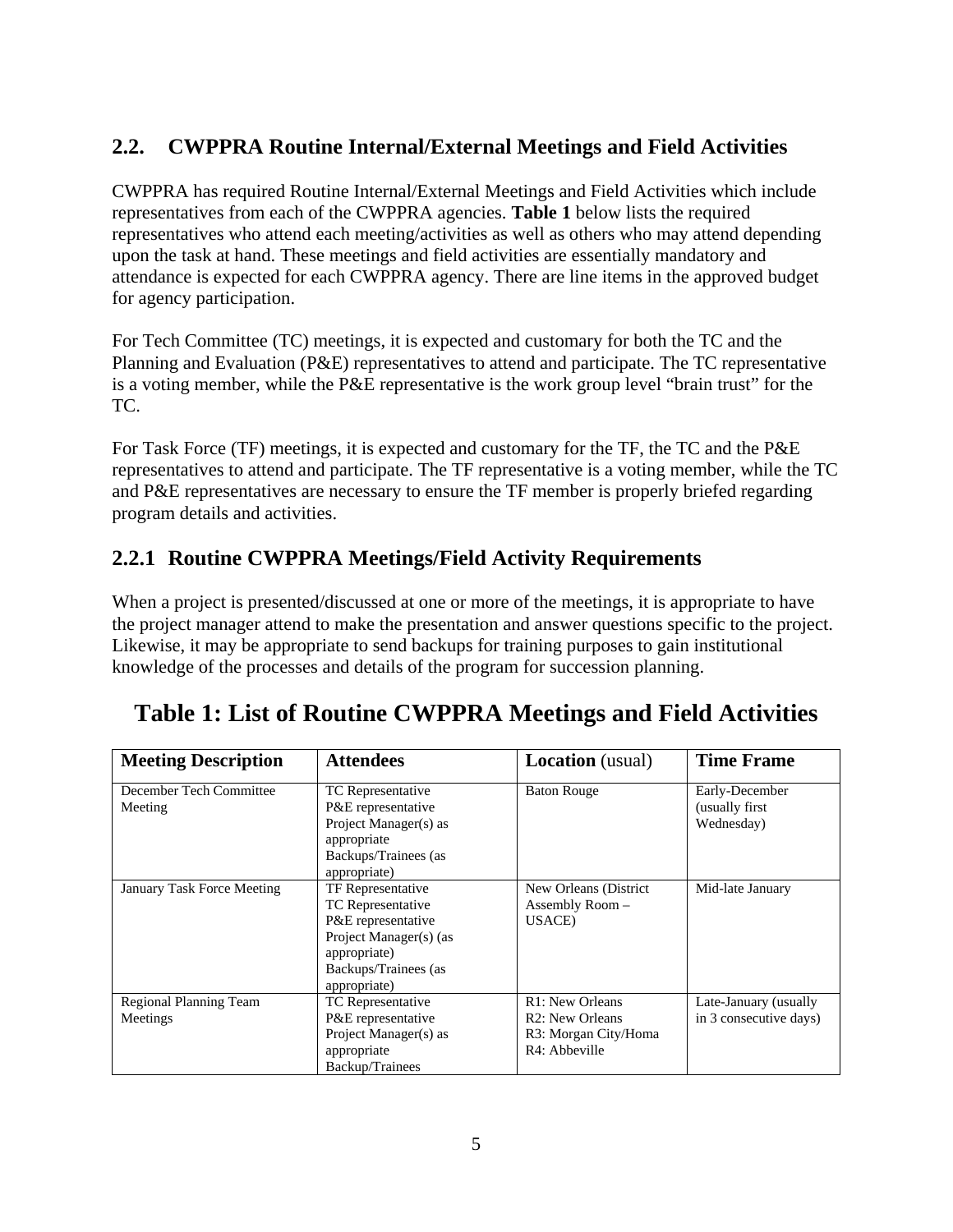| Region-Wide Voting                                                 | NA                                                                                                                                             | Conducted remotely via<br>email/fax. No travel<br>required.                                                                          | Late-February                                                                                |
|--------------------------------------------------------------------|------------------------------------------------------------------------------------------------------------------------------------------------|--------------------------------------------------------------------------------------------------------------------------------------|----------------------------------------------------------------------------------------------|
| Joint Work Group meeting<br>(Preliminary candidate ranking)        | Eng work group rep<br>Env work group rep<br>Project manager(s)<br>Backups/Trainees (as<br>appropriate)                                         | <b>Baton Rouge</b>                                                                                                                   | Mid-March                                                                                    |
| April Tech Committee Meeting                                       | TC Representative<br>P&E representative<br>Project Manager(s) as<br>appropriate<br>Backup/Trainees                                             | New Orleans                                                                                                                          | Late-April                                                                                   |
| <b>Recon Site Visits</b>                                           | Eng work group rep<br>Env work group rep<br>Backups/Trainees (as<br>appropriate)                                                               | Varies: Coastal LA                                                                                                                   | May (# days depends<br>number and type of<br>projects)                                       |
| June Task Force Meeting                                            | TF Representative<br>TC Representative<br>P&E representative<br>Project Manager(s) (as<br>appropriate)<br>Backups/Trainees (as<br>appropriate) | Lafayette (Estuarine<br>Fisheries and Habitat<br>Center)                                                                             | June                                                                                         |
| <b>WVA Field Trips</b>                                             | Eng work group rep<br>Env work group rep<br>Backups/Trainees (as<br>appropriate)                                                               | Varies: Coastal LA<br>(usually fly into LFT or<br>MSY depending on<br>location of projects: East<br>vs Central/West<br>respectively) | May-June (usually done<br>in 3 trips in 3<br>consecutive day<br>increments)                  |
| <b>Engineering Work Group</b><br><b>Preliminary Cost Estimates</b> | Eng work group rep<br>Env work group rep (as needed)<br>Backups/Trainees (as<br>appropriate)                                                   | <b>Baton Rouge (usually state)</b><br>library building)                                                                              | August (usually<br>scheduled as 3<br>consecutive days)                                       |
| WVA meetings                                                       | Env work group rep<br>Eng work group rep (as needed)<br>Backups/Trainees (as<br>appropriate)                                                   | Baton Rouge (usually state<br>library building)                                                                                      | August - September<br>(usually scheduled as<br>series of 4-5 trips of 2<br>consecutive days) |
| <b>Engineering Work Group</b><br><b>Final Cost Estimates</b>       | Eng work group rep<br>Env work group rep (as needed)<br>Backups/Trainees (as<br>appropriate)                                                   | <b>Baton Rouge (usually state</b><br>library building)                                                                               | September                                                                                    |
| September Tech Committee<br>Meeting                                | TC Representative<br>P&E representative<br>Project Manager(s) as<br>appropriate<br>Backups/Trainees (as<br>appropriate)                        | Baton Rouge                                                                                                                          | September                                                                                    |
| <b>October Task Force Meeting</b>                                  | TF Representative<br>TC Representative<br>P&E representative<br>Project Manager(s) (as<br>appropriate)<br>Backups/Trainees (as<br>appropriate) | New Orleans (District<br>Assembly Room-<br>USACE)                                                                                    | October                                                                                      |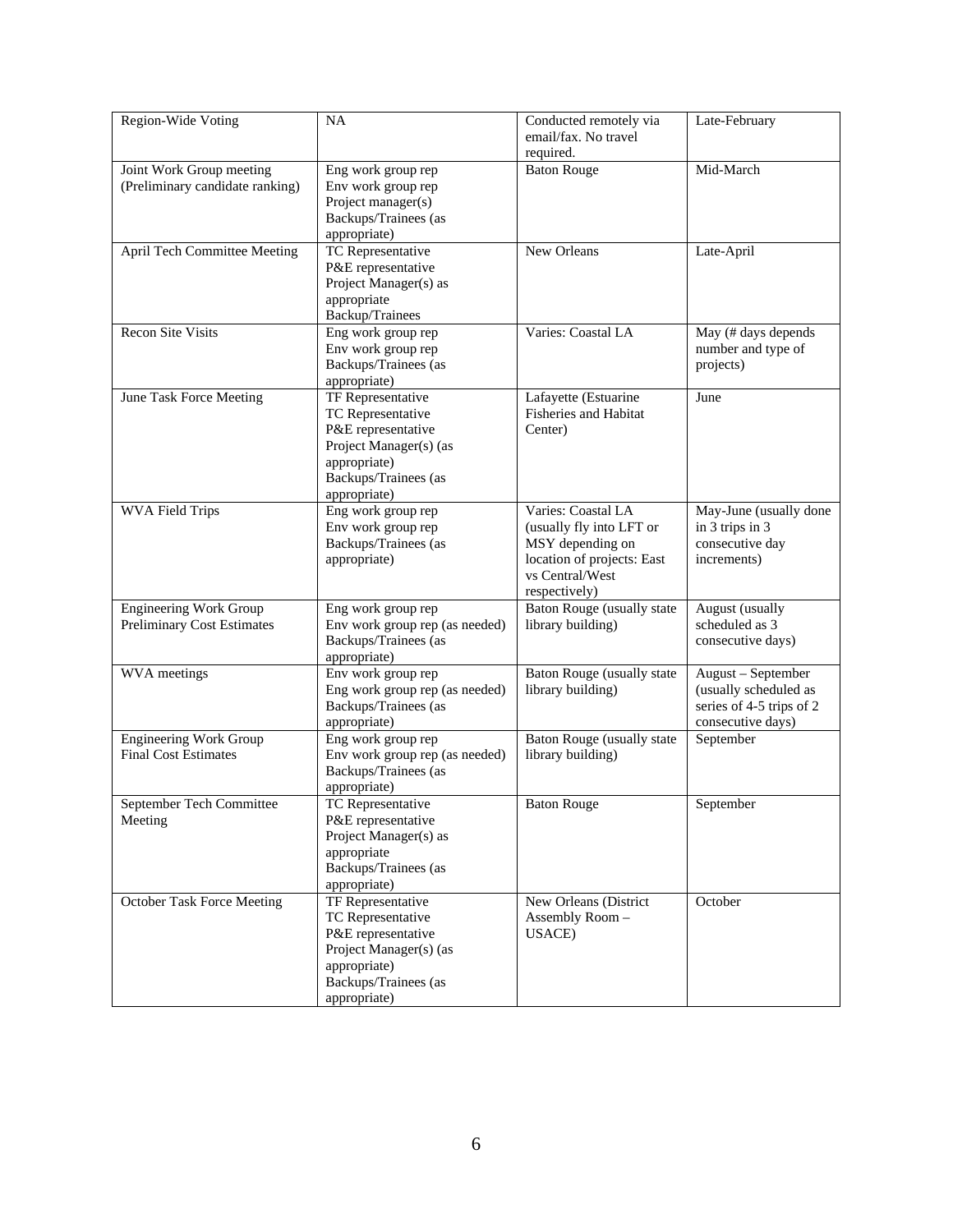#### **2.2.2 Other Non-Routine CWPPRA Meetings**

**Table 2** shows other CWPPRA meetings which require EPA participation and are scheduled as necessary. Likewise, it may be appropriate to send backups for training purposes to gain institutional knowledge of the processes and details of the program for succession planning.

| <b>Meeting Description</b>         | <b>Attendees</b>                                                                 | <b>Location</b> (usual)         | <b>Time Frame</b>                                                  |
|------------------------------------|----------------------------------------------------------------------------------|---------------------------------|--------------------------------------------------------------------|
| P&E subcommittee meetings          | P&E rep<br>Work group reps/trainees as<br>needed                                 | <b>Baton Rouge</b>              | As scheduled (usually<br>one day/meeting)                          |
| 30% and 95% E&D review<br>meetings | Eng work group rep<br>Env work group rep<br>Backups/Trainees (as<br>appropriate) | <b>Baton Rouge</b>              | As scheduled <sup>1</sup> (usually<br>one day/meetings)            |
| <b>Project Meetings</b>            | Project manager<br>Work group reps (as needed)                                   | Varies (Usually Baton<br>Rouge) | As scheduled <sup>2</sup><br>(usually one)<br>day/meeting)         |
| State/EPA Quarterly meetings       | All CWPPRA staff including<br>financial.                                         | <b>Baton Rouge/Dallas</b>       | 2 times/year<br>$(+2 \times y)$ times/year via<br>conference call) |
| Outreach                           | Outreach coordinator<br>TC rep<br>P&E rep<br>Potentially all CWPPRA staff        | Varies                          | 1 day event up to 2<br>times per year                              |
| Parish CZM Meetings                | Staff as assigned                                                                | Varies                          | As scheduled.                                                      |

#### **Table 2: Other Non-Routine CWPPRA Meetings**

Parish CZM Meetings Staff as assigned Varies As scheduled.<br><sup>1</sup> Four new projects are approved/year hence, on average, we can expect 4 of each (30% & 95%) per year. Depending on the complexity of the project and potential issues, it may be possible/appropriate to participate via webinar when available.

<sup>2</sup> Active projects may have project meetings numerous times per year when in the design or construction phases. Estimate 2 per month average. Meetings may be face to face or virtual.

These lists contain the bulk of the CWPPRA meetings/travel, however, other issues have arisen that result in the need for additional travel that may not be represented herein (e.g. West Bay meetings, Diversion Summit).

#### **3. CWPPRA Personnel Travel and Salaries**

Management Division sends bi-monthly report(s) to the Marine, Coastal and Analysis Section Chief and the CWPPRA Project Officer on CWPPRA Payroll and CWPPRA account status on reimbursable IAs which are reviewed and evaluated for accuracy to ensure appropriate charges are made to CWPPRA accounts. Below is an explanation for FTE (Payroll) charges by personnel and steps in which payroll is evaluated for accuracy and appropriate charges under CWPPRA.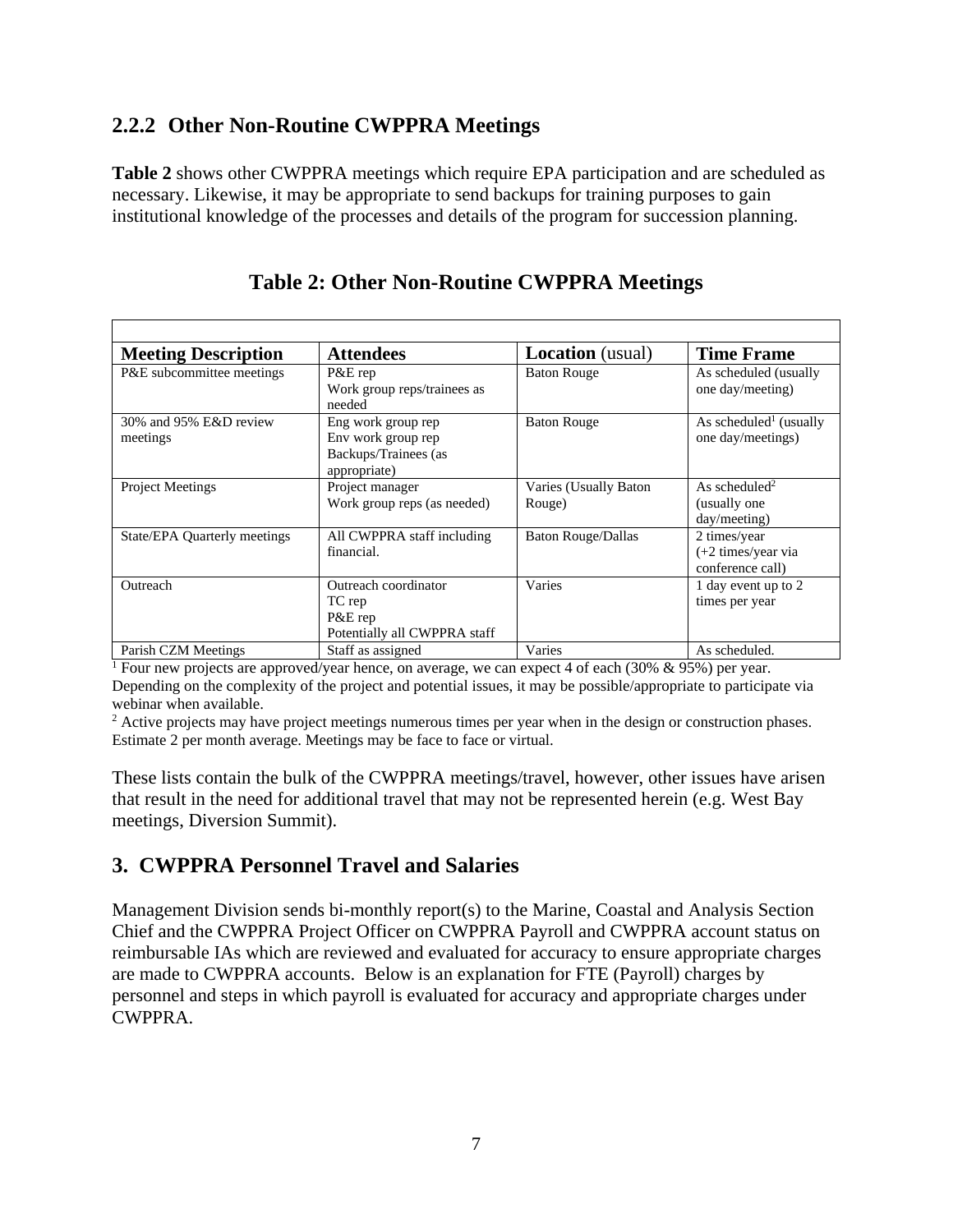#### **3.1 Payroll**

CWPPRA time is charged on an hourly basis, not a full-time basis. A number of Region 6 employees charge time to CWPPRA as they work on CWPPRA program or project issues. Over the last several years, this hourly charging has added up to approximately 4 FTEs per year. Staff charge depending upon the tasking required to complete CWPPRA activities for a given pay period. Many of key CWPPRA primary and secondary staff have been identified in Table 2.1.1 above but could include others based on expertise needed.

#### **3. 2 Travel**

A Pre-Clearance Form has been developed (See Attached) with several authorizations in place to ensure that personnel are charging the appropriate CWPPPRA travel and payroll codes and that mistakes do not occur.

**Step 1:** Prior to any Travel Authorization being approved, a Pre-Clearance form is filled out. Both the Marine, Coastal & Analysis Section Chief and State & Tribal Section Chief must approve the travel request.

**Step 2:** The CWPPRA project officer verifies that the request and the appropriate CWPPRA charges are allocated – if not he/she will notify both section chiefs.

**Step 3:** The approved signed CWPPRA Pre-Clearance form is sent back to the requester. **Step 4:** The requester uploads the CWPPRA Pre-Clearance form into their Travel Authorization (TA) Document.

**Step 5:** The Divisional Travel Funding Authorizer will recheck to see if the CWPPRA preclearance form is signed by both section chiefs or their representatives and verify that the appropriate CWPPRA account code matches the form and the TA. If not, he/she will notify the Marine, Coastal and Analysis Section Chief or the CWPPRA Project Officer.

**Step 6:** If all steps are met, the TA is approved. If not, the TA is not approved. **Step 7:** Once the trip has occurred, the traveler follows the EPA Travel Procedures for vouchering.

#### **4. Procurement**

A pre-clearance form has been developed for CWPPRA expenses other than salary and travel to ensure that funding is available in the IA line item budget and that funds are available for purchasing. Signatures are required from both the project officer & the Marine, Coastal and Analysis Section Chief for approval.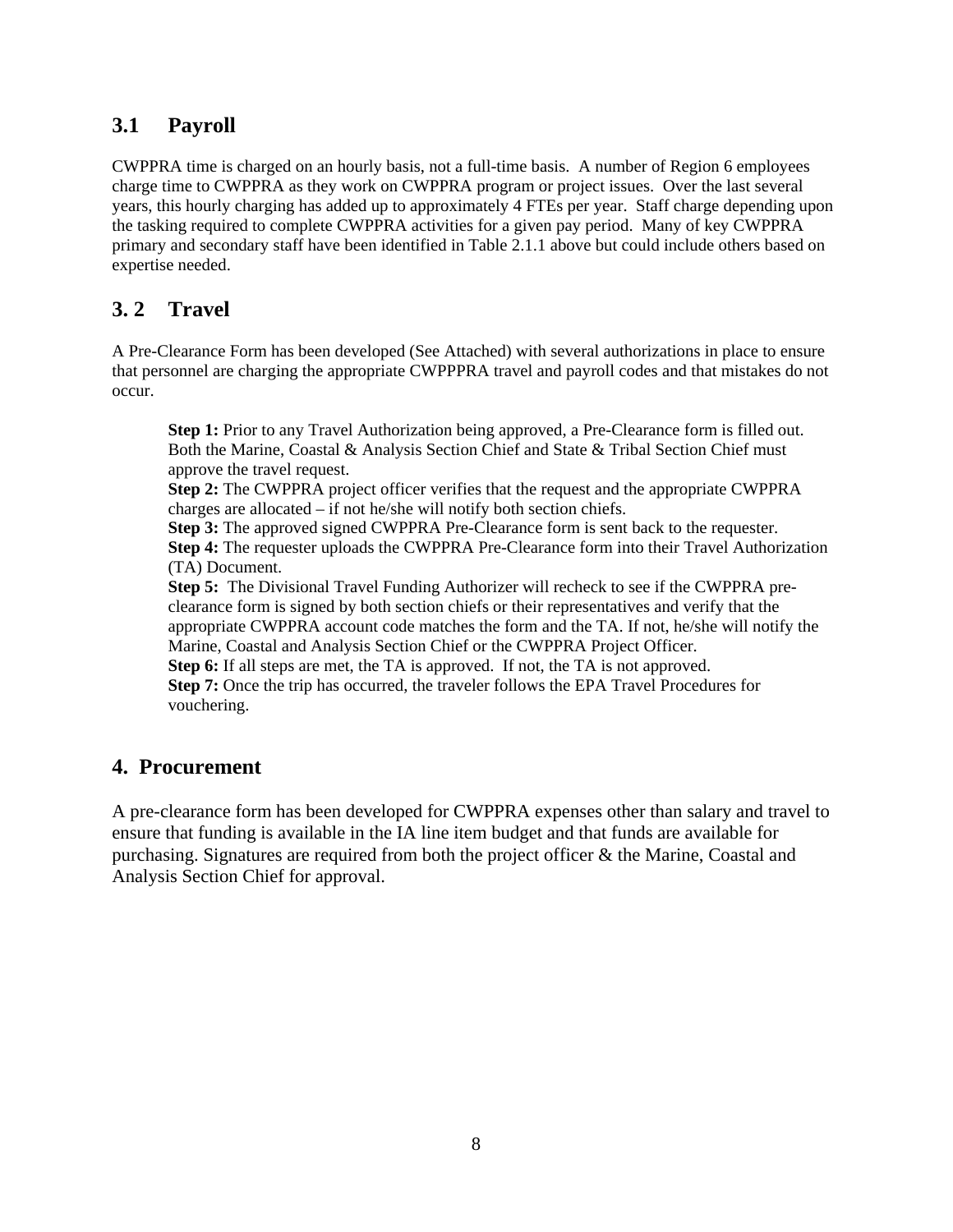#### **5. Training**

#### **5.1 Required Training**

All CWPPRA staff and their immediate manager (Marine, Coastal & Analysis Section Chief) must have the following required training:

#### **Contracting Officer Representative (COR)**

Because of the nature of staff's interaction with CPRA contractors during the various phases (Phase 0, Phase II, Phase III and OM&M), staff are required to maintain EPA Federal Acquisition Certification for Contracting Officer's Representatives, FAC-COR Level II. The employee will document the training in the federal training database FAITAS. Immediate supervisor approves the training.

#### • **Quality Assurance (QA)**

CWPPRA staff are required to review and evaluate data generated and environmental modeling for CWPPRA projects. Therefore, they must follow EPA QA procedures and training requirements.

#### **Job Hazards Analysis (JHA)**

It is EPA policy, under EPA Order 1440.2, *Safety and Health Training Requirements for Agency Employees,* to carry out its activities in a manner that ensures the protection of its employees and compliance with regulations. Health and safety training programs provide knowledge and skills necessary to perform job-related tasks with the least possible health risk and ensure that employees are aware of potential hazards in the work area. Training is necessary for preventing or minimizing incidents and is required under numerous regulatory standards.

The EPA Regional Safety Health Employee Management Plan (SHEMP), the Region 6 Health & Safety Officer, the first-line supervisors and the field employees develop a Job Hazard Analysis (JHA) that cover employees who conduct field activities outside of EPA administered facilities**. (Marine, Coastal, & Analysis JHA Attached)** Employees are responsible for complying with all required health and safety requirements annotated in the JHA, while supervisors must ensure that training is accomplished prior to employees becoming involved in field activities. First line supervisors are ultimately responsible for the health and safety of their employees.

In addition to training, specific Health and Safety equipment is identified on the JHA for each of the CWPPRA staff to be in compliance with EPA Order 1440.2, *Safety and Health Training Requirements for Agency Employees.* 

#### **All EPA Employee Required Training**

This type of training is required by all EPA Regional staff and will be sent out via an official EPA announcement or will uploaded into each staff's Skillport Training Location.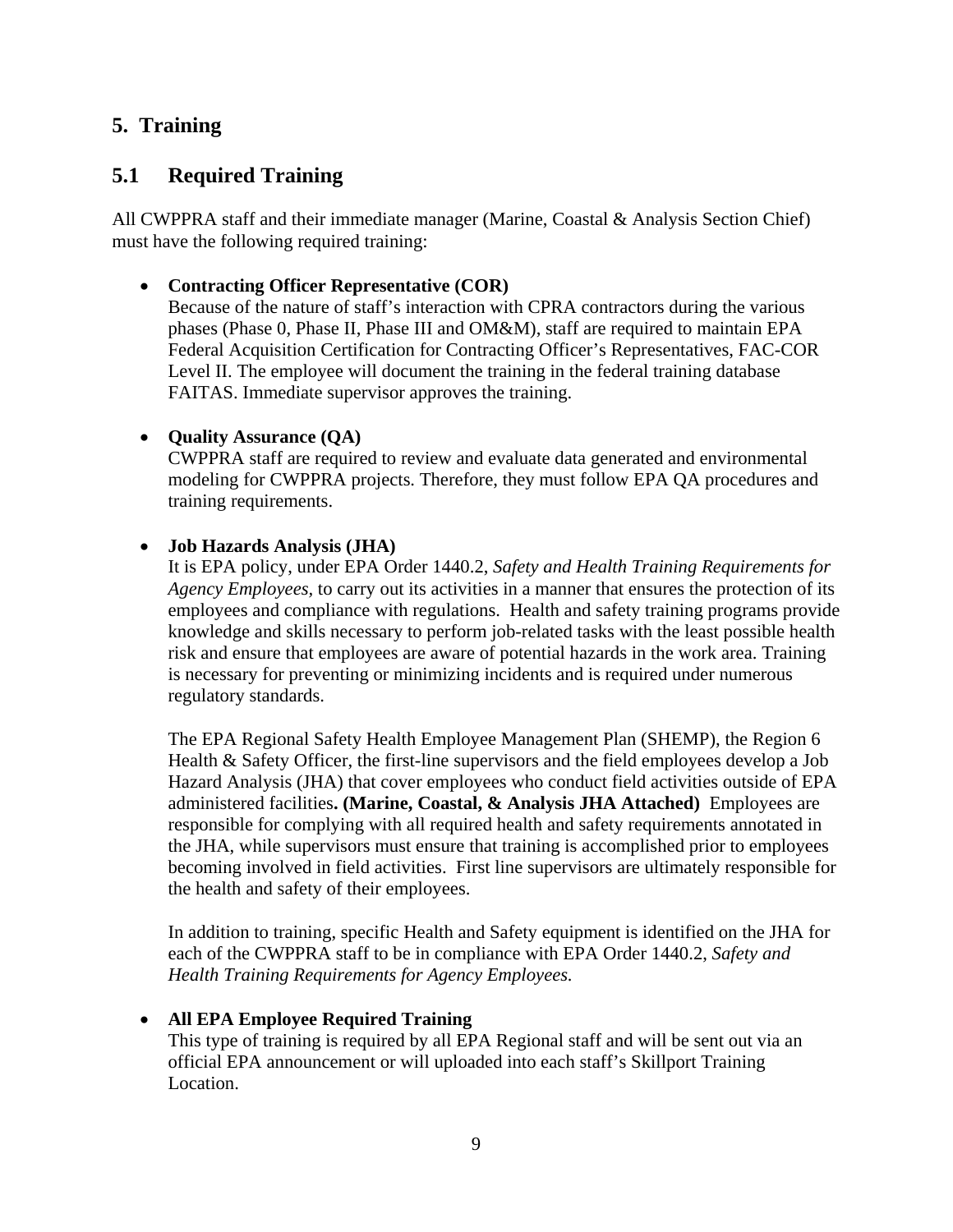## **5.2 Required Technical Training**

To be properly trained and provide the appropriate technical knowledge as project managers, there are specific trainings that all CWPPRA staff must have to meet CWPRPA SOP technical interchange requirements. Activities may require specialized training which is obtained as needed (e.g. National Environmental Policy Act (NEPA), dredging, project management, etc). Note: all EPA CWPPRA projects have NEPA requirements and dredging components to their projects. The following are required training for CWPPRA staff but not limited to:

- Minimum training requirements to maintain Professional engineering standing.
- Environmental science training to maintain technical expertise for the monitoring and the environmental work groups.
- NEPA technical writing courses to maintain technical writing skills and review processes for Environmental Impact Statements (EIS) and Environmental Assessments (EAs).

#### **5.3 Conferences for Technical Interchange Training**

EPA management and the CWPPRF TF encourage conferences for technical interchange which provide valuable knowledge for each of the CWPPRA staff as Project Managers. In addition, management encourages poster sessions during these conferences on CWPPRA EPA projects or techniques.

- Restoring America's Estuaries
- State of the Coast

May 12, 2016, FY16 Planning Budget Revision approved Tech Committee's recommendation to add a *"Training-Conference-Workshops" task to the FY2016 CWPPRA Planning budget and future budgets. This task could be listed under the "Project and program management Task". The new task would be listed as "PL25150Program Management -Training, Conferences, and Workshops, in support of CWPPRA Program Management"*. (**NOTE:** CWPPRA Agenda Item #6 found here on page 5:

http://www.mvn.usace.army.mil/Portals/56/docs/environmental/cwppra/TaskForceMinutes12Ma y2016.pdf?ver=2016-06-28-095939-807)

### **5.4 CWPPRA Outreach Workgroup Representative**

The CWPPRA Outreach receives approximately \$6,600 per year in CWPPRA Planning Funds. Those funds are used for each of the CWPPRA Outreach Agencies Representatives to attend Outreach Workgroup Meetings, CWPPRA Dedication Ceremonies, and other CWPPRA Outreach approved functions. For the CWPPRA Outreach Representative, those funds pay for their travel expenses and payroll accordingly.

According to the CWPPRA Outreach Chair, Scott Wilson, "the funds for CWPPRA public outreach are an approved part of the overall Planning Program Budget and are subject to the